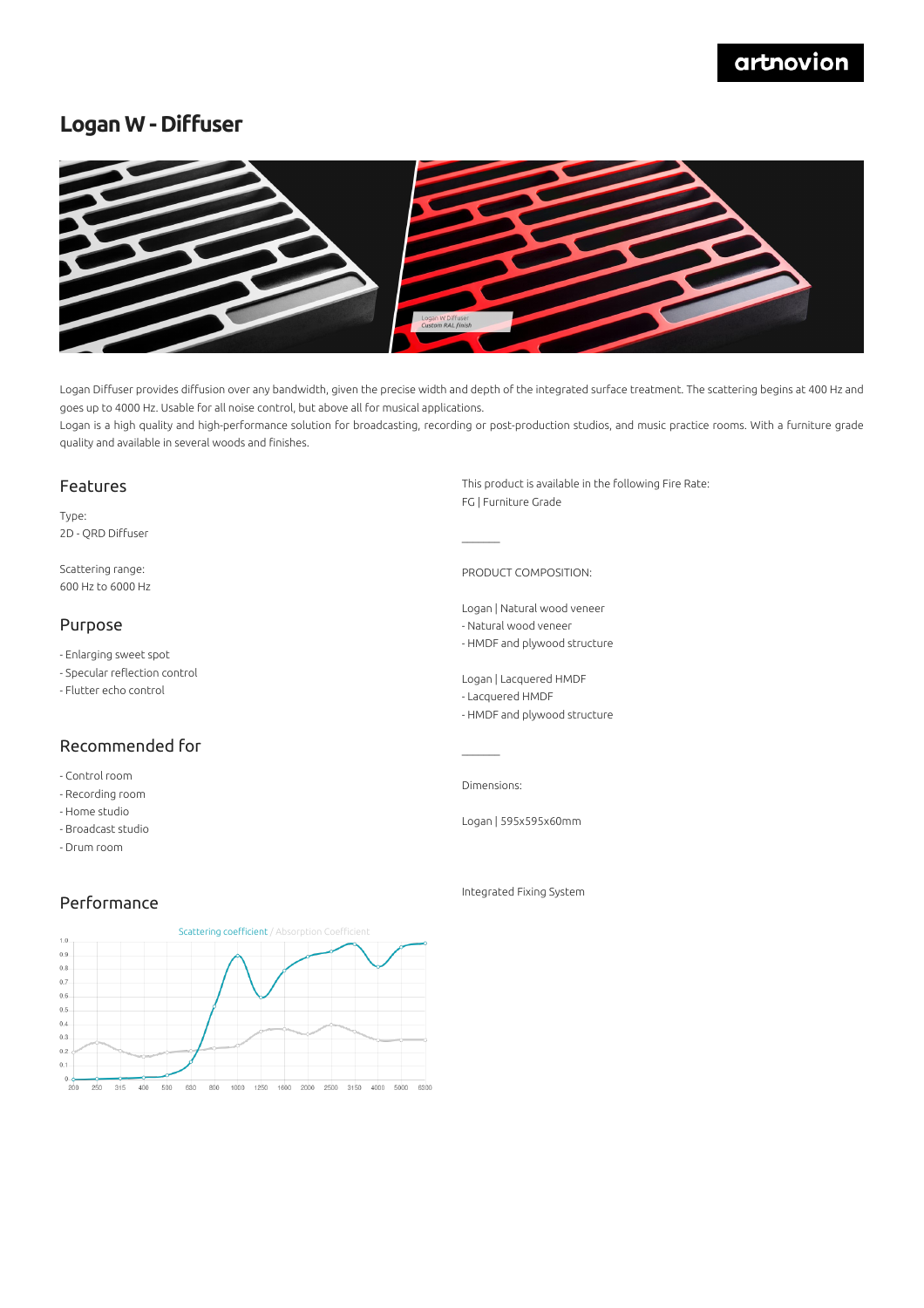# **Dimensions**



### Add-ons

Installation: Integrated Fixing System

#### **Dimensions Weight**

## FG - LW | 595x595x60mm 4.56 Kg FG - NW |595x595x60mm 4.58 Kg

#### **Box**

Quantity per box: 4 Dimensions: 645x405x655mm Volume: 0.171m3 Weight: Kg